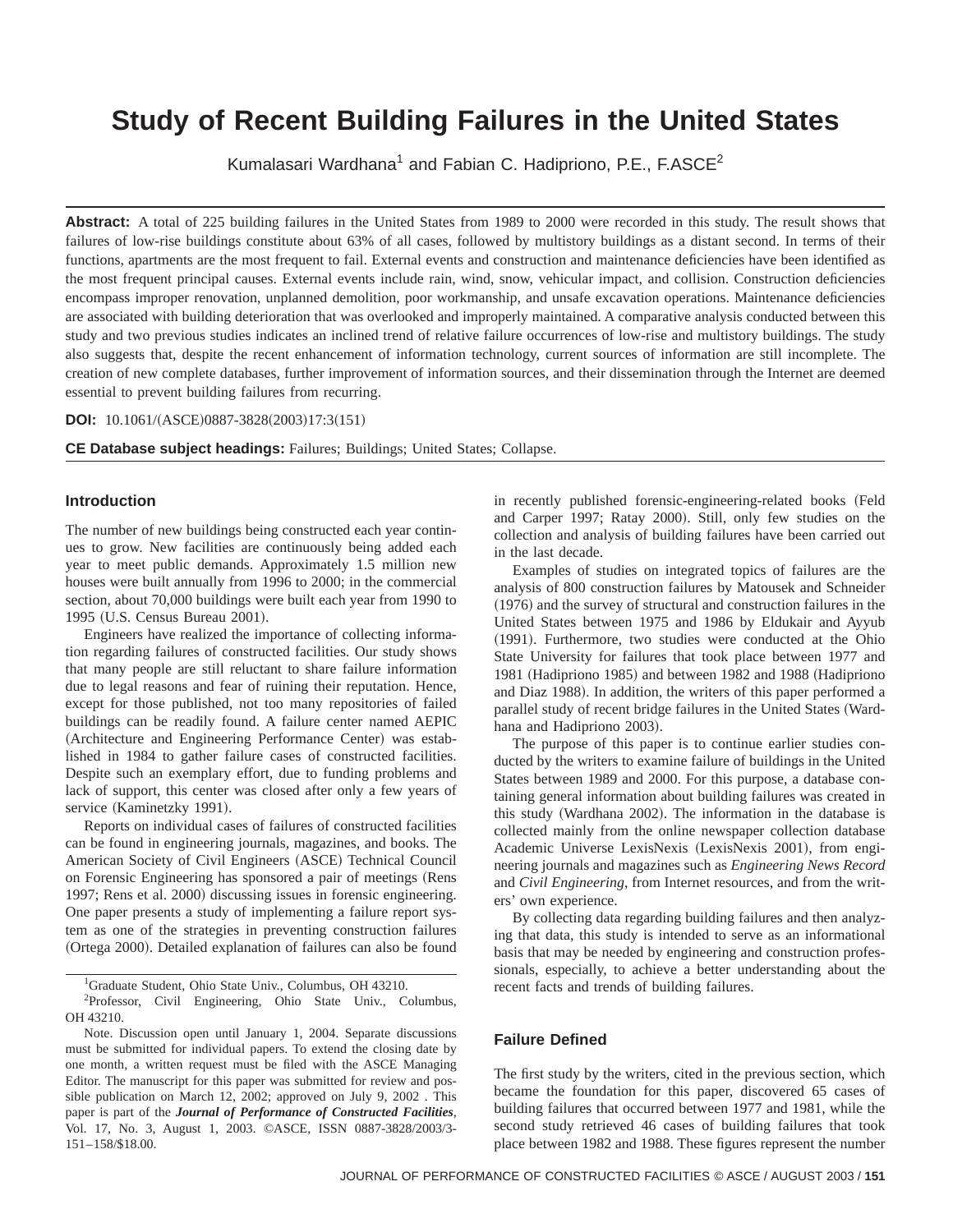of much publicized and well-known failure cases that were collected rigorously yet manually, without the advantage of current information technology, such as database availability and the Internet. In this paper, the writers have collected 225 cases of building failures that occurred from 1989 to 2000. To present sufficiently accurate figures of failed buildings in the United States, classifying building types and defining the term ''failure'' is essential.

Buildings come in various types and shapes, frequently determined by their functions. While there are multitudinous ways to classify buildings, for the purpose of this study, buildings are categorized based on their shapes and functions. In this analysis, buildings having four or less stories are considered as low-rise; otherwise, they are regarded as multistory buildings. Each group of these buildings is further classified based on their functions; examples include apartments, warehouses, and office buildings. The next category is buildings having a distinctive slender and tall shape, such as broadcast towers; these are classified as towers. Buildings with unique characteristics covering unusually wide areas, such as stadia and auditoria, are categorized as long-span buildings. Next, buildings with specific functions and shapes serving as a plant or a factory were grouped separately as plantindustrial buildings.

Throughout this paper, the term failure refers to two conditions, collapse and distress. Failure is defined as the incapacity of a constructed facility (in this case, a building) or its components to perform as specified in the design and construction requirements. A building collapse occurs when the entire or a substantial part of a structure comes down, in which the structure loses the ability to perform its function. Depending on the extent of the collapse, this term may be further classified into two categories, total collapse and partial collapse. A total collapse implies that several primary structural members have fallen down, practically eliminating occupancy underneath it. Generally, a total collapse requires full replacement of the building. A partial collapse suggests a condition where some of the primary structural members have fallen down—hence, endangering the lives of those inside or nearby the structure. A partial replacement may be needed in the case of a partial collapse. The term distress refers to the unserviceability of a structure or its component(s) that may or may not result in a collapse. Moreover, distress is a particular condition of the structure, which has undergone some deformations without losing its entire structural integration. In this study, both collapse and distress are assumed to be the subsets of failure.

# **Causes of Failures Defined**

The following terms are used in concert with those presented in earlier studies (Hadipriono 1985; Hadipriono and Diaz 1988). The principal causes of building failures are categorized as deficiencies in design, detailing, construction, maintenance, use of materials, and inadequate consideration of external events. The first four deficiencies represent integral roles in the construction of a building. Deficiency in design constitutes errors, mistakes, oversight, omission, or conceptual flaw that could have taken place during the design process of the building. Detailing is a ''transition'' process between design and construction periods, in which the details of the structural design are prepared for their implementation through shop drawings. Design detailing is commonly performed by the contractors and approved by the engineers. Changes are often made emphasizing on workability and constructibility of the facility. Previous studies cited herein revealed

that this process is vulnerable to discontinuity or loss of the original design concepts. Therefore, deficiency in design detailing may be considered as a class by itself. It includes errors, mistakes, omissions, and discontinuity/loss of design concept. Construction deficiency occurs as problems with workmanship and deviation of results from the specifications. Examples of such deficiencies are improper installation and inadequate temporary structure to support the permanent structure. Examples of maintenance deficiencies are corrosive and damaged components that take place during postconstruction or the service life of the buildings.

When construction components are precast or prefabricated, material deficiency originated by the manufacturer may contribute to building failures. Examples of such deficiencies are the use of defective and substandard materials. The first five deficiencies are those associated with problems having internal effects on the structure or its components. On the other hand, a building or its components may also suffer from external effects, such as vehicle impact or corrosive environment. The external causes included are limited only to the events that are usually encountered in design codes. Failures due to natural disasters (e.g., excessive impacts from earthquakes, storms, floods), fires, war, and terrorism are excluded in this study. In so doing, the writers intend to isolate causes that are related primarily to unintentional humaninduced problems during the building process. Note that all these deficiencies may be correlated but such correlation may not be readily apparent; hence, in this study, only the most probable principal cause was considered in each case.

With respect to the effects on the building or its components, these deficiencies may be categorized as enabling, triggering, and procedural causes. The enabling causes are those related to the internal condition or performance of buildings or its components. Hence, the first five principal causes (design, detailing, construction, maintenance, and material-related problems) discussed previously fall into the category of enabling causes. The triggering causes are external events that could initiate failure of a structure. The procedural causes include management problems, legal issues, contractual matters, and problems concerning the interrelationship between parties involved in a project. The latter causes are generally difficult to prove, because they are usually hidden and unpublished; however, their occurrence could promote the enabling and triggering causes.

## **Results of Study**

An important result of the study is the discussion of failure occurrences, which incorporates the categories, the types, and the stages at which the buildings failed. In addition, the study reveals 16 states where failures occurred most frequently. The next discussions are associated with the principal causes and the more specific causes of these failures. Based on these results, a comparative analysis involving two previous studies is presented.

## **Failure Occurrences**

The 225 recorded building failures within the 1989–2000 time span in the United States are shown in Fig. 1, in which the number of failures are distributed with respect to the year the failures occurred. The overall pattern of the graph depicted in Fig. 1 reveals a trend of increasing number of failures despite the relatively stable growth of building population in the last five years (U.S. Census Bureau Housing Inventory). The age of the failed buildings ranges from one year (during construction) to 142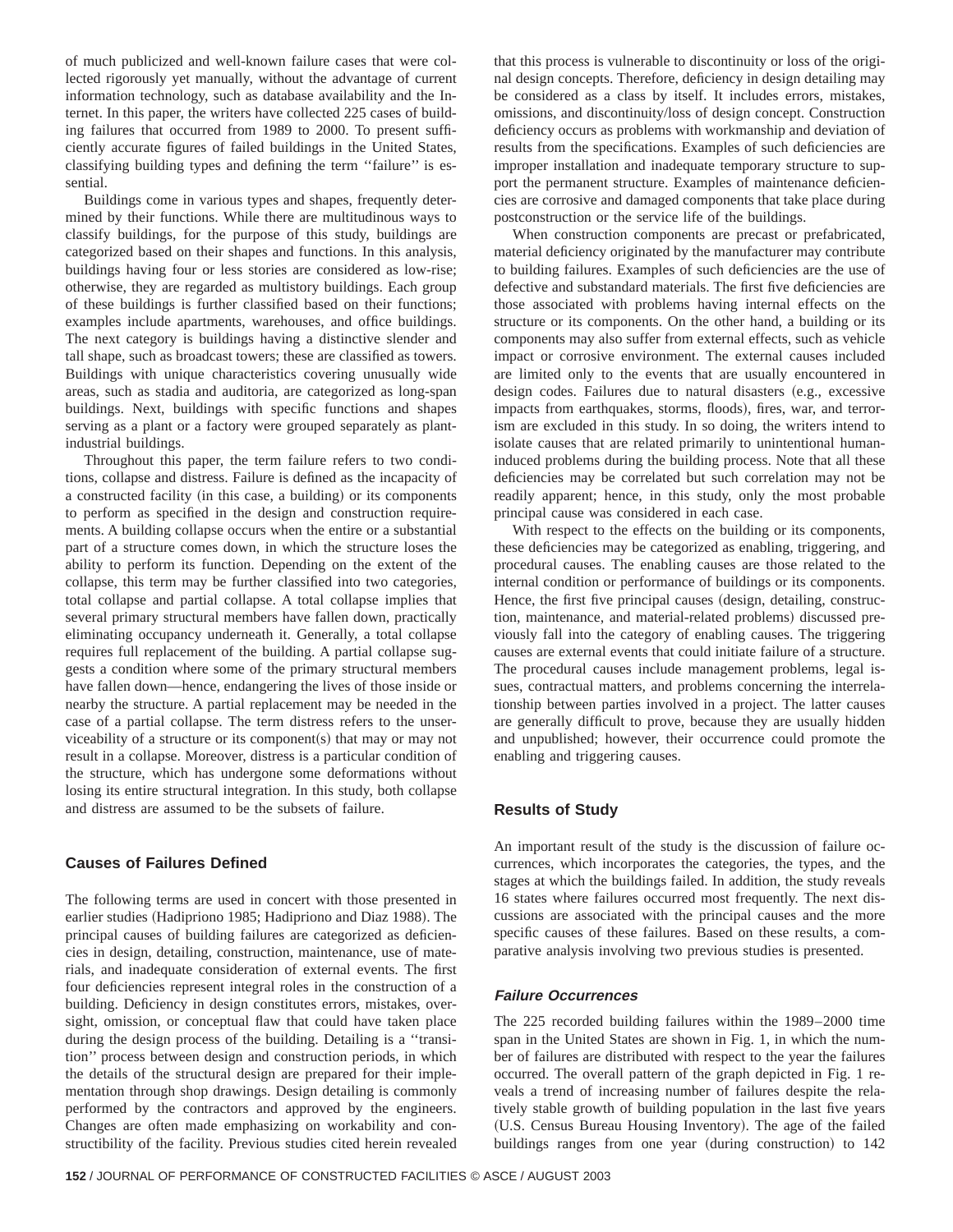

years, with a mean value of 32 years, a median of six years and mode of one year. Not all observed cases came with age information; these central measures were obtained from 104 failure cases  $(46%)$  where information on year built and failed was recorded. Out of the  $104$  cases,  $48$  occurrences  $(46%)$  took place during construction, which explains why the median value is much lower than the mean value. For buildings that failed during their service life, these measures are somewhat different: the average age is 60 years, with a median of 71 years and a mode of 30 years.

The highest number of failures took place in  $1998$   $(21\%$  of total failures), where most of the buildings that failed were lowrise buildings. In addition, about 20% of failures happened in year 2000. Note that failures in the last three years of the observed period (1988–2000) represent an overwhelming 54% of the total number of failures. Further analysis on the 1998 failure cases reveals that about 42% of these failures took place in the state of New York, approximately 70% of the buildings were low-rise, and several of them were old  $(58\%$  of cases with age information were older than 50 years). Fig. 2 shows failure distribution in the state of New York, which peaks in 1998. Almost 30% of these accidents started with the failure of a wall element and 21% began with the collapse of the roof component. One half of these failures occurred during the spring season (February–May). Almost 21% of the failures at that year were attributed to rain.

Table 1 shows the number of failures based on the building types and functions described earlier. Note that buildings that are not in use at the time of failure are identified as vacant buildings. About 10% of the buildings cannot be identified as to which group they should belong; thus, they are classified as ''other.''

Notable among these failures are low-rise  $(63%)$  and multistory buildings  $(14%)$ . In its Current Housing Reports, the U.S. Census Bureau indicates 120.5 million total buildings, which consists of 115.9 million housing units and 4.6 million commercial buildings. Based on the number of stories, these buildings consist



**Fig. 2.** Number of failed buildings in the state of New York distributed by year

**Table 1.** Type and Number of Building Failures

| Building type    | Function               | Number of failures | Percentage |
|------------------|------------------------|--------------------|------------|
| <b>Low-rise</b>  |                        | 141                | 63         |
|                  | Apartment              | 22                 |            |
|                  | Vacant building        | 20                 |            |
|                  | Warehouse              | 18                 |            |
|                  | Store                  | 14                 |            |
|                  | Office                 | 11                 |            |
|                  | Commercial             | 8                  |            |
|                  | House                  | 6                  |            |
|                  | School                 | 6                  |            |
|                  | Garage                 | 5                  |            |
|                  | Church                 | $\overline{4}$     |            |
|                  | Hotel/motel            | $\overline{4}$     |            |
|                  | Restaurant             | 4                  |            |
|                  | Other/unknown          | 19                 |            |
| Multistory       |                        | 31                 | 14         |
|                  | Apartment              | 9                  |            |
|                  | Office                 | 5                  |            |
|                  | Vacant building        | $\overline{4}$     |            |
|                  | Hotel                  | 3                  |            |
|                  | Garage                 | 1                  |            |
|                  | Other/unknown          | 9                  |            |
| Tower            |                        | 7                  | 3          |
|                  | <b>Broadcast</b> tower | $\overline{2}$     |            |
|                  | Other                  | 5                  |            |
| Long-span        |                        | 9                  | 4          |
|                  | Stadium                | 5                  |            |
|                  | Auditorium             | $\overline{2}$     |            |
|                  | Pool roof              | $\overline{2}$     |            |
| Plant-industrial |                        | 7                  | 3          |
|                  | Plant                  | 4                  |            |
|                  | Oil/water tank         | $\overline{2}$     |            |
|                  | Chimney                | 1                  |            |
| Other            |                        | 30                 | 13         |
| Total            |                        | 225                | 100        |

of 98.9 million low-rise and 7.9 million multistory structures. The bureau further reports a total of 78.3 million single-family dwelling units. Despite the fact that these one- and two-story houses (single-family dwellings) represent the major population of buildings in the United States, the highest failure occurrences seemed to plague low-rise buildings other than single-family dwellings.

From this category, failures of apartment buildings (multiplefamily dwellings) are paramount (22 occurrences, or 10% of total failures), followed by those of vacant buildings (20 occurrences, or 9% of total). Under the category of multistory buildings, the number of apartment failures is also the highest (nine occurrences, or 4% of total). In terms of their functions, total apartment failures represent 31 occurrences or 14% of all observed failures. Failures of all vacant buildings represent 11% of total observed failures.

Failure occurrences in the categories of plant-industrial buildings, long-span structures, and towers are less significant as compared with the low-rise and multistory buildings. Of particular interest are collapses of stadia. For example, the five failure occurrences experienced by stadia represent 2% of the total failures. However, due to the higher risk factor in occupancy, this figure should not be ignored. Fortunately, most of these failures are partial collapses during construction (four partial roof collapses and one beam collapse).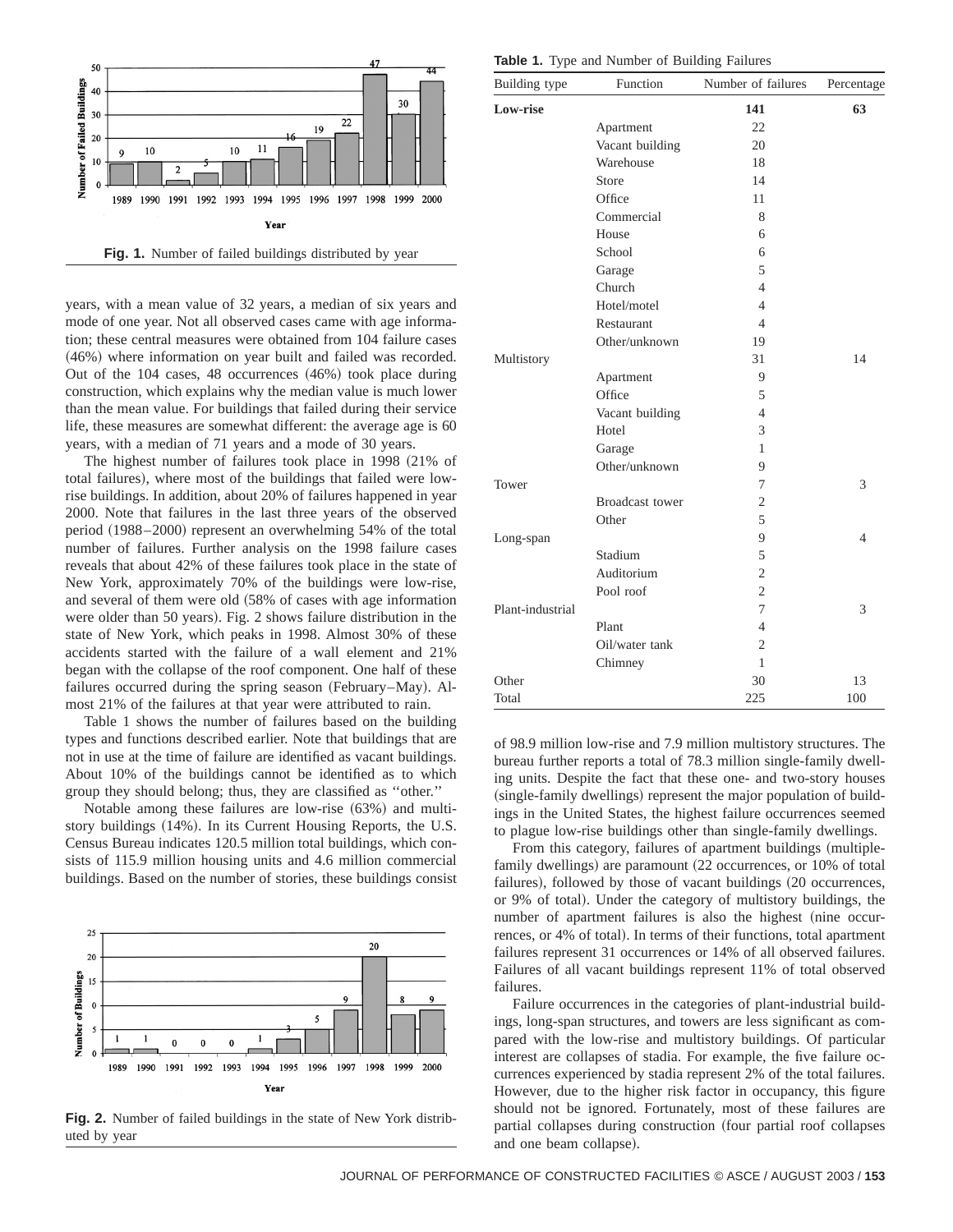**Table 2.** Number of Failures with Respect to Stage of Failure **Occurrences** 

| Types of failures | Construction | Service | Unknown |
|-------------------|--------------|---------|---------|
| <b>Distresses</b> |              | 16      |         |
| Partial collapses | 35           | 126     |         |
| Total collapses   | 11           | 35      |         |
| Unknown           |              |         |         |
| Total             | 47           | 177     |         |

Table 2 indicates the number of failure occurrences with respect to the type of failures (distress, partial collapse, or total collapse) by considering the time or stages at which failures took place, during construction or service life. The number of buildings that failed during service life is almost four times that during construction. This is expected, because with any constructed facilities, at any point in time, the number of existing buildings during service life is generally far greater than that during construction. Also, the duration of the buildings' service life is much longer than that of the construction of buildings. Furthermore experience shows that, with time, additional loads are often added to buildings without strengthening them, and in some cases, the building's function was altered without considering its capacity to perform the new function.

Table 2 also shows an overwhelming number of partial collapses (161 occurrences, or 72% of total) as compared with total  $collapses (46, or 20% of total) and distances  $(17, 8% of total)$ .$ This is expected, especially since, in order to reach a point where a total collapse occurs, a building must be flawed in both design and construction. Also, a partial collapse usually takes place prior to a total collapse; when partial collapse occurs, stresses are redistributed to other components that may arrest the partial collapse from progressing into a total collapse. One possible explanation for the small number of distresses is that, when a structure experienced a distressed condition, it quickly underwent a repair and escaped from being reported. Thus, only notable and welldocumented distresses are found in this study.

The number of failures varies from state to state. The distribution of building failures for the 16 states where the most failures took place is given in Table  $3$  (ranked from 1 to 10). The failures that took place in these 16 states represents 83% of the total number of recorded failures. The rankings presented in this table are based on the percentage of the total number of failures. The figures in the table reveal New York as the state with the highest number of failures (57 occurrences, or 25% of total) with California trailing at a distant second (29 occurrences, or 13% of total). A possible reason for the significant number of failures in the state of New York is that it is one of the oldest states established in this country, where old buildings currently exist in a large number.

Out of the 57 failures in New York, only 19 have age information (four failed during construction, four before reaching 50) years, and 11 over 50 years old) with a mean of 67 years and a range between 1 year (failed during construction) and 101 years old. Hence, deterioration of these buildings may have contributed to these failures. This suggestion is consistent with the specific causes of failures delineated in a later section. In California, several of the failed buildings are due mostly to external events (nine events due to rain, impact force, and overload), construction (seven occurrences) and maintenance deficiencies (five occurrences). A possible explanation for the high number of failures is the fact that California has been building a large number of low-

**Table 3.** States, Ranked by Building Failure Frequency

|    |                 |    | Rank Name of states Number of failures Percentage of total failures |
|----|-----------------|----|---------------------------------------------------------------------|
| 1  | New York        | 57 | 25                                                                  |
| 2  | California      | 29 | 13                                                                  |
| 3  | Pennsylvania    | 16 | 7                                                                   |
| 4  | New Jersey      | 10 | 4                                                                   |
| 4  | Wisconsin       | 10 | 4                                                                   |
| 5  | <b>Illinois</b> | 9  | 4                                                                   |
| 5  | Ohio            | 9  | 4                                                                   |
| 6  | Georgia         | 8  | 4                                                                   |
| 7  | Texas           | 7  | 3                                                                   |
| 8  | North Carolina  | 6  | 3                                                                   |
| 9  | Florida         | 5  | 2                                                                   |
| 9  | Missouri        | 5  | 2                                                                   |
| 10 | Louisiana       | 4  | 2                                                                   |
| 10 | Massachusetts   | 4  | 2                                                                   |
| 10 | Tennessee       | 4  | 2                                                                   |
| 10 | Virginia        | 4  | 2                                                                   |

rise commercial buildings and dwelling units in the past decade. This growth is parallel to the explosive development of information technology facilities in the Silicon Valley. For example, according to the U.S. Census Bureau  $(2001)$ , with more than  $12$ million housing units, California has the largest number of housing as compared with any other states in this country. Thus, while number of failures in California is second in rank, its failure rate is, presumably, low.

#### **Principal Causes**

Causes of building failures are classified into six principal causes, which include both enabling (design, detailing, construction, maintenance, and material-related problems) and triggering (external-related events) causes, as shown in Table 4.

Table 4 also presents principal causes, which are distributed into the types of buildings. About 27% of the total failures are attributable to external causes. These principal causes triggered the failures of 40  $(18\%$  of total failures) low-rise buildings. The remaining principal causes (design, detailing, construction, maintenance, and material deficiencies) constitute 45% of all causes. While the external events are considered the triggering causes, these latter deficiencies enable the building to fail; hence, they are termed the enabling causes. Among these causes, construction and maintenance deficiencies took place most frequently (63 and 23 occurrences, or 14 and 10% of total failures, respectively).

**Table 4.** Number of Principal Causes of Failure with Respect to Types of Buildings

| Principal<br>causes | $Low-$<br>rise | Multistory | Plant-<br>industrial | $Long-$<br>span | Towers | Others |
|---------------------|----------------|------------|----------------------|-----------------|--------|--------|
| Design              | 4              |            |                      | 2               |        |        |
| Detailing           | 2              |            |                      |                 |        |        |
| Construction        | 34             | 18         | 2                    |                 |        | 6      |
| Maintenance         | 21             |            |                      |                 |        |        |
| Material            | 2              |            |                      |                 |        |        |
| External            | 40             | 2          | 3                    | 3               |        | 12     |
| Others              | 38             | 9          | $\mathfrak{D}$       | $\overline{c}$  | 3      | 11     |
| Total               | 141            | 31         |                      | 9               |        | 30     |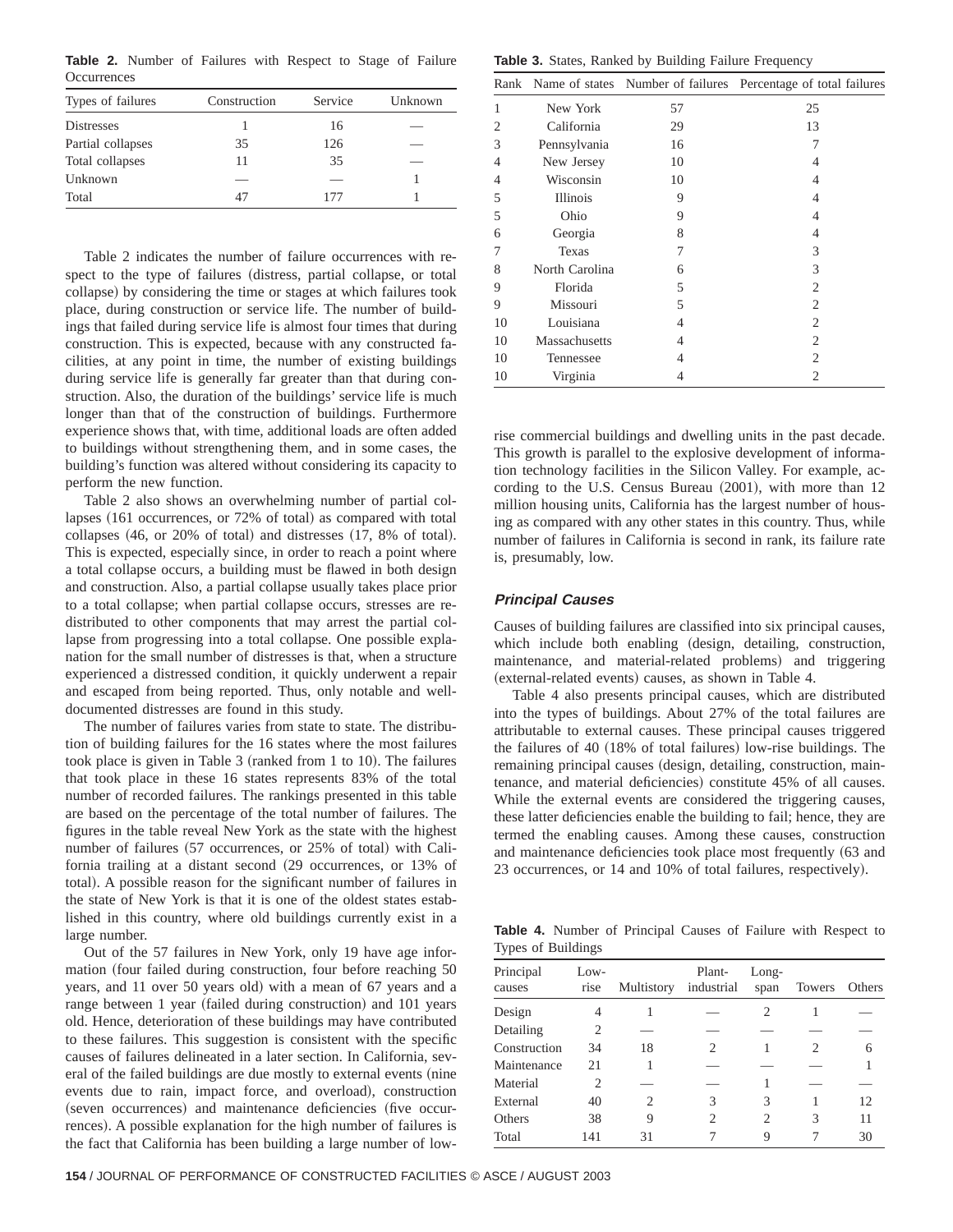**Table 5.** Number of Principal Causes of Failure with Respect to Phase of Occurrences<sup>a</sup>

| Principal causes | Partial collapses | Collapses | <b>Distresses</b> |
|------------------|-------------------|-----------|-------------------|
| Design           | 7                 |           |                   |
| Detailing        | 2                 |           |                   |
| Construction     | 41                | 11        | 11                |
| Maintenance      | 18                | 4         |                   |
| Material         | 3                 |           |                   |
| External         | 48                | 12        |                   |
| Others (NA)      | 42                | 19        | 3                 |
| Total            | 161               | 46        | 17                |

a One case is unknown.

The relationships between principal causes and failure types are presented in Table 5. Data given in Table 5 are consistent with information presented in Tables 2 and 4. Here, too, partial collapses are observed to be the most frequent type of failures, with external events as the primary cause. Furthermore, Table 5 depicted the principal causes under each type of failures.

Numerous partial collapses are attributable to external events, construction deficiencies, and maintenance problems  $(48, 41,$  and 18 out of 161 occurrences, respectively). In the group representing total collapses, the same principal causes are noticeable  $(12, 12)$ 11, and four out of 46 occurrences, respectively), while in the distresses group, construction deficiencies are significant (11 out of 17 occurrences).

## **Specific Causes**

Although the general category of deficiencies is described by principal causes, more specific attributes are required to understand the reasons behind these failures so as to prevent the recurrence of similar cases. Therefore, specific causes are presented in Table 6 for each building category.

The subtotal of these causes is furnished in column 8 of Table 6. The figures disclose that deterioration, the most frequent specific cause, accounts for over 10% of all failures during the observed period. This cause is associated with several recorded old low-rise buildings that failed, especially in the eastern part of the country, which is populated by a relatively large number of old buildings. Observation shows that deterioration was precipitated by many factors, such as insects, leaking water, and improper maintenance or repair procedures. Several deteriorated structures were built in the late nineteenth or early twentieth century and failed when weather conditions changed.

Many collapses commenced with the failure of roof elements. Sometimes the reason behind a collapse is not readily apparent, especially when the latest inspection showed the structure was in good condition. In 1994, for instance, no one suspected that the roof of one particular building would collapse. The insulation material on the underside of the wood panel inside the roof entrapped moisture which, through time, developed wood decay and metal corrosion. Such deteriorated roof components were not visible and collapse of the roof building was considered, deceptively, as without warning.

Although the term deterioration connotes a process that reduces a building's performance capacity, such a process could have been arrested had proper maintenance been instituted. Thus, failures due to deterioration are related to maintenance inadequacy, one of the principal causes presented in Table 4. Table 6 also shows that the contribution of rain, wind, and snow accounts

for 80% of all external events. A relationship can also be drawn between the high frequency of these latter causes and failures due to deterioration of the buildings. In addition to the above, humaninduced external events, such as collision impact on buildings, contributed to the failures of eight buildings  $(4%$  of total failures).

Other significant causes identified in Table 6 are demolition and renovation, which caused 13 and 14 failures, respectively. Note that, while the purpose of demolition is to properly fail a building as planned, cases reported in this study are associated with demolition that deviated from the intended plan and resulted in accidental collapses. Examples of demolition problems are accidental impact of a dozer on a beam and inadequate shoring that resulted in accidental collapse of the building. Renovation problems are exemplified by improper shoring, incorrect sequence of load-bearing wall removal, and inappropriately stacked old roof on unsupported area. Other significant causes found during the observed period are the inadequate construction-related activities that precipitated 35 failures. These issues are classified as improper construction procedures (13 cases), activities or excavation work on an adjacent building (nine cases), underground excavation (nine cases), and falsework-related problems (five cases).

Improper construction procedures include poor workmanship such as bolt overload, improper installation of walls, and inadequate girder connections. Other than poor workmanship, construction accidents took place mainly in conjunction with the failure of rope-supporting trusses, collapse of wall when braces were removed, slippage of crane cable carrying concrete slab, and collapse of concrete components during pouring. During the construction of building foundations, excavation, and the impact of other activities (e.g., excavation of an adjacent structure without shoring and vibration of a faulty transformer) were to blame for the collapse of an adjacent building. Underground excavations causing buildings to fail are exemplified by inappropriate deep tunnel digging. Examples of falsework-related problems are inadequate shoring causing a floor deck to collapse, failure of scaffold, and improperly installed shoring system. These construction-related deficiencies account for 16% of all observed failures. Including demolition and renovation, constructionrelated issues represent 28% of the total failures. Table 6 also illustrates the overwhelming number of specific causes that fall under the category of low-rise and multistory buildings.

#### **Comparison of Three Surveyed Periods**

To discern potential trends in the causes of recent failures, the writers compared the results of this study with those obtained from two previous analyses (Hadipriono 1985; Hadipriono and Diaz 1988). Note that this comparative study should be viewed in light of its relative occurrences. This is especially true because the number of years investigated varies among the three studies and, while the format and methods conducted for all studies are similar, the study presented in this paper (the third study) capitalizes on the use of the Internet and databases that were not previously available. For these reasons, the total number of failures in the third study is found to be relatively much greater than those of the previous two (as can be seen in Table 7).

Among the three studies, low-rise buildings are consistently the most frequent structures that failed; however, causes of these events vary. In the first study, causes of failures were associated with design deficiencies of structural components of several school buildings. The prestressed concrete components experienced long-term creep and shrinkage that had been overlooked in the design process. In addition, construction deficiencies, such as inadequate inspection of bracing, connection, and members of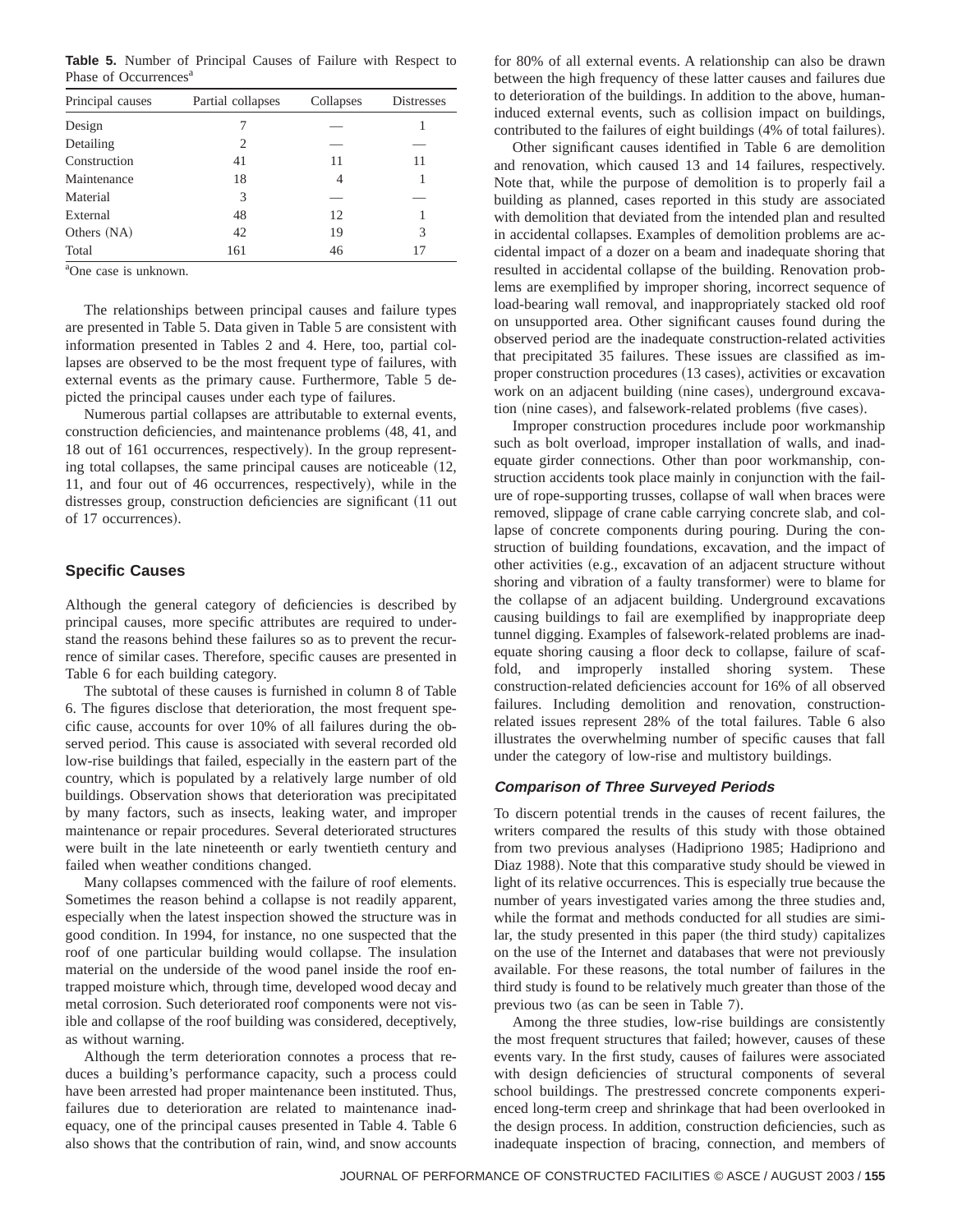| <b>Table 6.</b> Specific Causes of Failure |  |  |  |
|--------------------------------------------|--|--|--|
|--------------------------------------------|--|--|--|

| Principal cause | Failure causes and events            | Low-rise       | Multistory     | Plant-industrial | Long-span      | Towers         | Other          | Subtotal       | Percentage |
|-----------------|--------------------------------------|----------------|----------------|------------------|----------------|----------------|----------------|----------------|------------|
| Design          | Design errors                        | 4              |                |                  | 2              |                |                | 8              | 4          |
| Detailing       | Detailing mistakes                   | 2              |                |                  |                |                |                | 2              |            |
| Construction    |                                      | 34             | 18             | $\overline{2}$   |                | $\overline{2}$ | 6              | 63             | 28         |
|                 | Renovation                           | 12             | 2              |                  |                |                |                | 14             | 6          |
|                 | Demolition                           | 6              | 3              |                  |                |                | $\overline{2}$ | 13             | 6          |
|                 | Construction procedure               |                | 2              |                  |                |                | 3              | 13             | 6          |
|                 | Excavation work on adjacent building | 4              | 4              |                  |                |                |                | 9              | 4          |
|                 | Underground excavation               | 2              | 6              |                  |                |                |                | 9              |            |
|                 | Falsework problems                   | 3              |                |                  |                |                |                | 5              | 2          |
| Maintenance     | Deteriorate                          | 21             |                |                  |                |                |                | 23             | 10         |
| Material        | Material problem                     | $\overline{2}$ |                |                  |                |                |                | 3              |            |
| External        |                                      | 38             | $\overline{2}$ | 3                | 3              |                | 12             | 61             | 27         |
|                 | Rain                                 | 13             |                |                  |                |                | 5              | 21             | 9          |
|                 | Wind                                 | 11             |                |                  |                |                | 4              | 16             |            |
|                 | Snow                                 |                |                |                  | 2              |                |                | 12             |            |
|                 | Collision/hit by others              | 5              |                |                  |                |                | 2              | 8              |            |
|                 | Overload                             |                |                |                  |                |                |                | 4              |            |
| Other           |                                      | 38             | 9              | 2                | $\mathfrak{2}$ | 3              | 11             | 65             | 29         |
|                 | Foundation settlement, collapse      | $\overline{2}$ |                |                  |                |                |                | 3              |            |
|                 | Soil                                 |                |                |                  |                |                |                | $\mathfrak{2}$ |            |
|                 | Other/unknown                        | 35             | 9              |                  | $\mathfrak{2}$ | 3              | 10             | 60             | 27         |
| Total           |                                      | 141            | 31             |                  | 9              |                | 30             | 225            | 100        |

scaffolding, were identified as another frequent reason causing these buildings to fail. In the second study, construction deficiencies such as falsework problems were to blame for several collapses of low-rise buildings. In the third study (also see Table  $6$ ), the principal causes of failures of low-rise buildings were external  $(e.g., rain, wind, and snow), construction  $(e.g., \text{renovation}, \text{demo}$$ lition, excavation, and falsework problems), and maintenancerelated deficiencies (e.g., deterioration).

The next most frequently failed buildings vary among the studies; they are plant-industrial, long-span, and multistory buildings for the first, second, and third study, respectively. In the first study, failures of plant-industrial facilities were associated with explosions of coal-fired power plants and grain silos. In the second study, long-span buildings failed due to external events  $(e.g.,)$ snow loads) and construction and maintenance deficiencies. In the third study, multistory buildings failed primarily due to various construction deficiencies, such as excavation impacts on adjacent buildings and underground excavation.

A comparison of failure occurrences of the three studies is presented in Table 8. Failure types are divided into collapses (total and partial collapses) and distresses, and each type is further identified by the phase it occurred (during construction and ser-

**Table 7.** Comparison of Failure Distribution with Respect to Type of Building Failures

| Types of buildings | 1977-1981<br>number $(\%)$ | 1982-1988<br>number $(\%)$ | 1989-2000<br>number $(\%)$ |
|--------------------|----------------------------|----------------------------|----------------------------|
| Low-rise           | 57 (54)                    | 20(43)                     | 141(63)                    |
| Multistory         | 13(13)                     | 4(9)                       | 31(14)                     |
| Plant-industrial   | 21(20)                     | 4(9)                       | 7(3)                       |
| Long-span          | 14(13)                     | 11(24)                     | 9(4)                       |
| Towers             |                            | 7(15)                      | 7(3)                       |
| Other              |                            |                            | 30(13)                     |
| Total              | 105(100)                   | 46 (100)                   | 225 (100)                  |

vice). For reasons elaborated in the previous section, collapses and distresses of all structures had invariably taken place during their service life. For service life collapses, the first and second studies show 40 and 52% occurrences of their respective total failures. In the third study, however, service life collapses reaches a pronounced 72% (of total failures) as compared with 20% construction collapses. Table 8 also shows distresses in all three studies that are relatively insignificant as compared to collapses. Many distressed buildings were neither published nor reported; and in some cases they remained unnoticed until collapse took place.

A comparison was also made with regard to the relation between the principal causes and collapses or distresses among the three study periods. Table 9 shows that, in the first two studies, construction deficiencies were the most frequent cause of collapses (37 and 32% of respective total failures), while external events contributed to a great number of collapses in the third study (29% of total). Note that external events also triggered numerous collapses in the first two studies  $(27 \text{ and } 30\%$ , respectively). In the first study, distresses due to design deficiencies are dominant  $(40%)$ , followed by construction  $(20%)$  and detailing problems  $(17%)$ . In the second study, 44% of maintenance defi-

**Table 8.** Comparison of Failure Distribution with Respect to Stage of **Occurrence** 

| Type/stage of failures         | 1977-1981<br>number $(\%)$ | 1982-1988<br>number $(\%)$ | 1989-2000<br>number $(\%)$ |
|--------------------------------|----------------------------|----------------------------|----------------------------|
| Collapses during construction  | 9(14)                      | 13 (28)                    | 46(20)                     |
| Collapses during service       | 26(40)                     | 24 (52)                    | 161(72)                    |
| Distresses during construction | 9(14)                      |                            |                            |
| Distresses during service      | 21(32)                     | (20)<br>9                  | 16(7)                      |
| Unknown                        |                            |                            |                            |
| Total                          | 65 (100)                   | 46(100)                    | (100)<br>225               |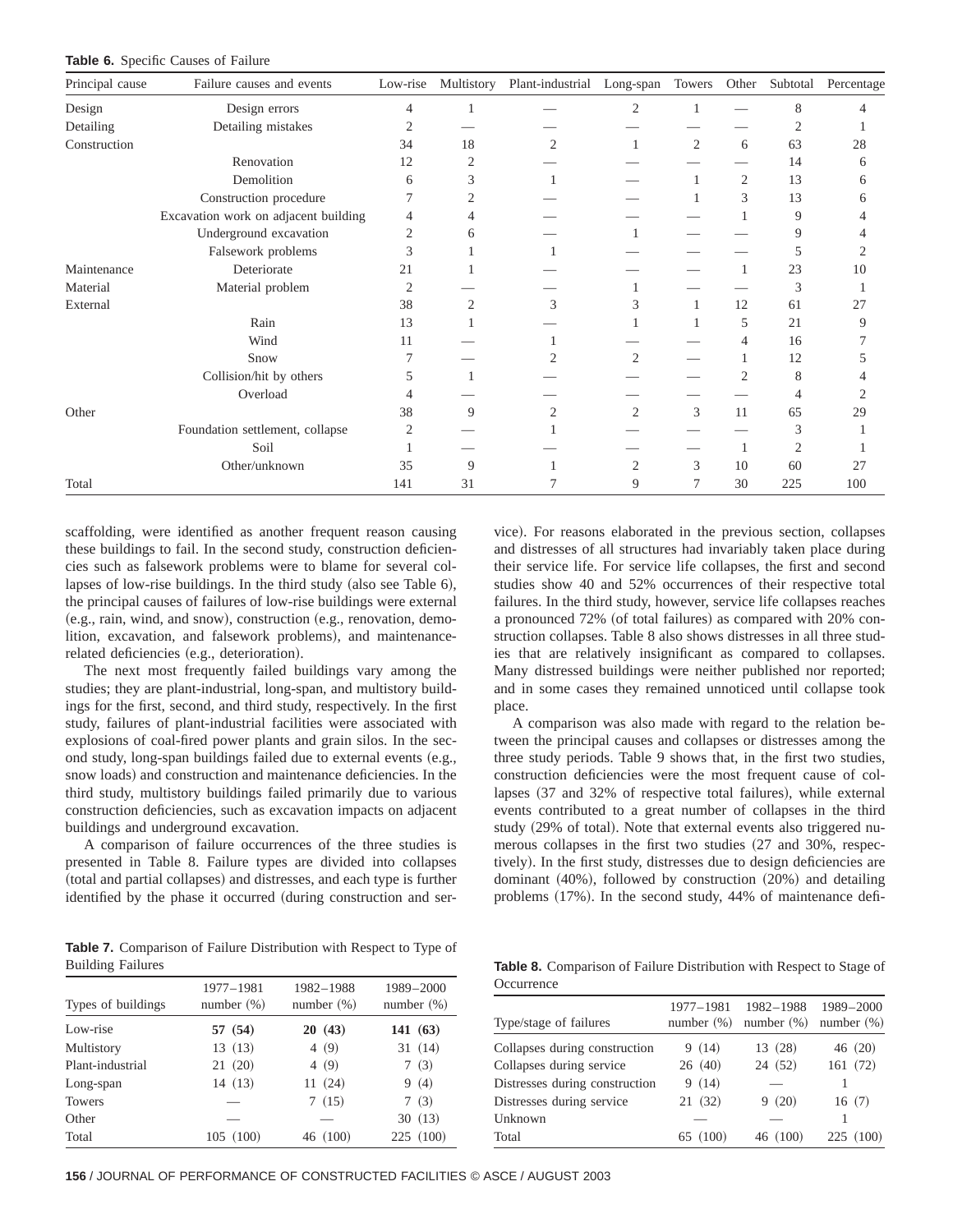|  | Table 9. Comparison of Principal Causes of Building Failures <sup>a</sup> |  |  |  |
|--|---------------------------------------------------------------------------|--|--|--|
|  |                                                                           |  |  |  |

| Principal causes |                            | Collapse                  |                           | <b>Distress</b>            |                            |                           |  |  |
|------------------|----------------------------|---------------------------|---------------------------|----------------------------|----------------------------|---------------------------|--|--|
|                  | 1977-1981<br>$number(\% )$ | 1982-1988<br>$number(\%)$ | 1989-2000<br>$number(\%)$ | 1977-1981<br>$number(\% )$ | 1982-1988<br>$number(\% )$ | 1989-2000<br>$number(\%)$ |  |  |
| Design           | 14 (23)                    | 5(14)                     | 7(3)                      | 12(40)                     | 1(11)                      | 1(6)                      |  |  |
| Detailing        | 6(10)                      | 5(14)                     | 2(1)                      | 5(17)                      | 1(11)                      |                           |  |  |
| Construction     | 22(37)                     | 12(32)                    | 52(25)                    | 6(20)                      | 2(22)                      | 11(65)                    |  |  |
| Maintenance      | 1(2)                       |                           | 22(11)                    | 1(3)                       | 4 $(44)$                   | 1(6)                      |  |  |
| Material         | 1(2)                       |                           | 3(1)                      | 2(7)                       |                            |                           |  |  |
| External         | 16(27)                     | 11(30)                    | 60(29)                    | 4(13)                      |                            | 1(6)                      |  |  |
| Others (NA)      | _                          | 4(11)                     | 61(29)                    | _                          | 1(11)                      | 3(18)                     |  |  |
| Total            | 60 (100)                   | 37 (100)                  | 207(100)                  | 30(100)                    | 9(100)                     | 17 (100)                  |  |  |

a One case is unknown.

ciencies contributed to distresses. In the third study, the majority of distresses were the consequence of construction-related deficiencies  $(65%)$ .

In sum, based on relative number of failure occurrences, the comparative study displays a seemingly increasing trend of failures of low-rise and multistory buildings. Conversely, other types of buildings exhibit a decreasing trend in their relative failure occurrences. A similar pattern of increasing trend seems to take shape for relative occurrences of service life collapses, being most pronounced in the latest study. With respect to the relative occurrences of principal causes, external events form a strong upward inclination while other principal causes declined considerably.

### **Summary and Conclusions**

Buildings do fail. Several toppled due to natural forces, many others collapsed on account of our negligence, and numerous more failed due to combinations of both. Some fell down because of old age, others broke down prematurely. Numerous published papers and detailed investigative reports have elaborated root causes of these accidents and thus contributed to a better way of perceiving the mechanism of building failures. While these efforts should resume, studies incorporating trends and patterns of occurrences and causes of failures complement investigative cases and are thus essential for design and construction professionals to minimize the recurrence of failures. This paper presents the results of such studies.

The findings of 225 failure cases of various buildings investigated in this paper disclose an overall pattern of an increasing number of failures. An average of 32 years of service life was found when failures during construction are included; however, by isolating service life failures, the study reveals a more sanguine average of 60 years of service life, almost twice as long as the former. This pattern suggests that construction failures play a dominant role in changing failure trends. Of primary interest is the increasing trend in the last years of the study period which culminates in the year 1998, when a large number of low-rise buildings failed. Failures in the last 3 years of the observed period constitute over half of the total number of failures, attributable to the numerous deteriorated buildings, especially in the eastern part of the country where old buildings are commonplace. In terms of their functions, failure of apartment buildings took the highest toll.

Consistent with the phase at which failures occurred, the study reveals construction deficiencies and external events as the two

most frequent principal causes, followed by maintenance deficiencies as a distant third. These causes contributed to the failures of low-rise and multistory buildings. Under the category of construction deficiencies, more specific causes, such as improper renovation, unplanned demolition, poor workmanship, and unsafe excavation operations were identified. External events include rain, wind, and snow that precipitated building collapses. While nature was often blamed for these accidents, weather-related loads are covered in numerous building codes; nevertheless, failures still occurred even when the magnitude of natural forces were below the allowables. Human-induced vehicular impacts and collisions were also found under the category of external events.

The next most frequent problem deserving mention is the process of deterioration that plagued several buildings but was overlooked and, eventually, caused structures to fail. The study reveals that problems associated with building envelopes, such as roofs, walls, and facades, occurred because of lack of maintenance. Moreover, various collapses commenced with certain distress conditions such as cracks and other visible deformations that were noticeable by the building occupants. Although in the long run buildings deteriorate, by proper maintenance, the process of deterioration can be arrested. Unfortunately, as was the case with several buildings investigated in this study, efforts made to remedy these conditions were not done properly and resulted in much worse conditions beyond repair.

Another pernicious impact of building failures is the harm they can bring to the occupants. The 225 failures investigated in this study killed 97 people and injured 460 others. The highest number of casualties took place when a disaster struck during a public gathering. This is exemplified by cases involving the grandstand of a circus that failed, injuring 44 people, and the balcony on which a party was held that collapsed, afflicting another 30.

A comparative study performed among three survey periods substantiates the rise of relative occurrences of failures of lowrise and multistory buildings. Notice that, at this stage, findings are limited to the delineation of relative failure occurrences. Obtaining the rate of failures of the various types of buildings in the United States is still impracticable. Despite the enhancement in information technology in the past decade, still very limited databases currently exist. During the course of this study, the writers observed that, for many of those in existence, the databases and other sources of information were sketchy and incomplete. For instance, several cases investigated in this study lack information